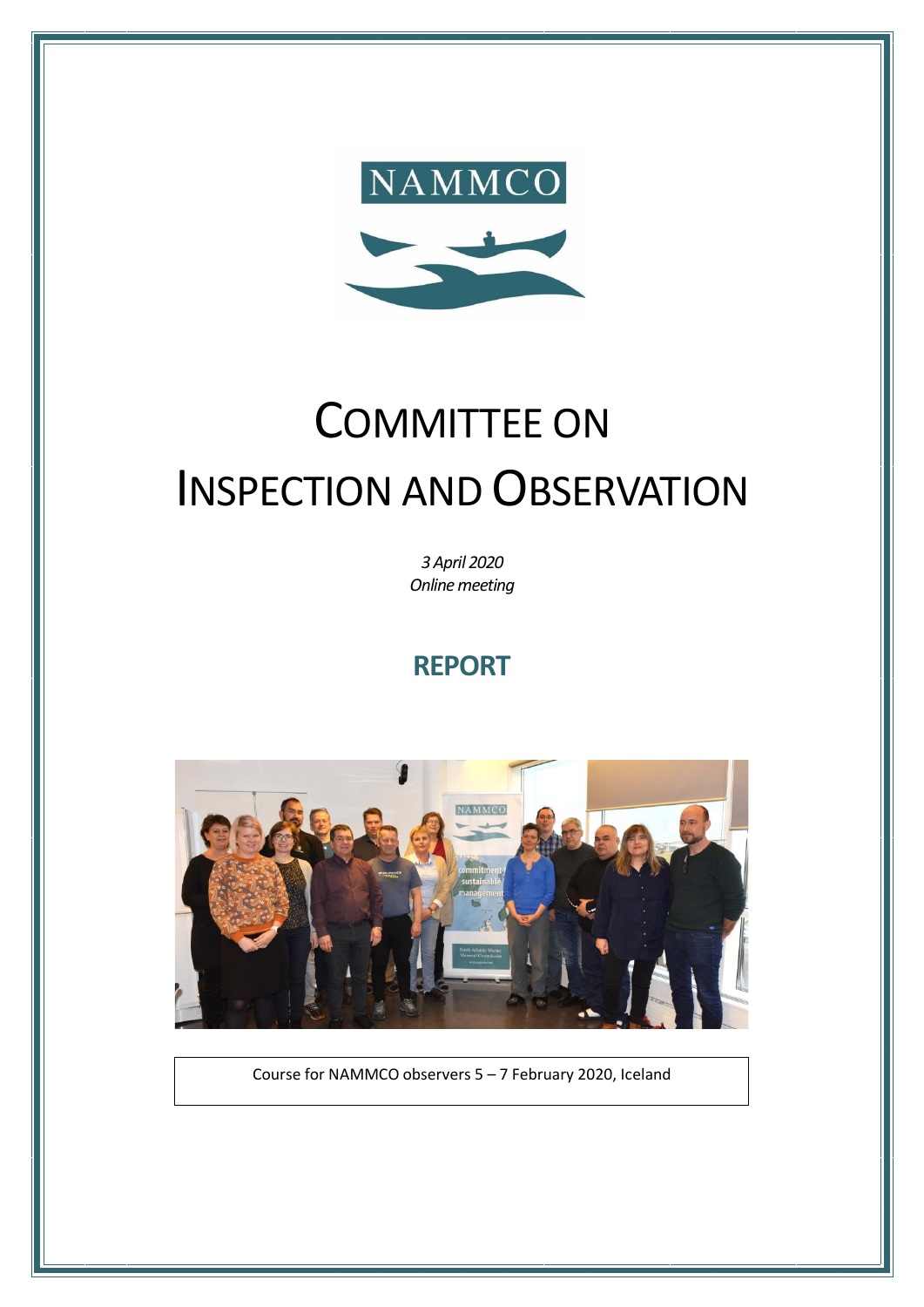© North Atlantic Marine Mammal Commission

#### **Please cite this report as:**

NAMMCO-North Atlantic Marine Mammal Commission (2020). Report of the Committee on Inspection and Observation, April 2020.

Available at [https://nammco.no/topics/cio\\_reports/](https://nammco.no/topics/cio_reports/)

#### **DISCLAIMER:**

The content of this report contains the view of the Committee and does not necessarily represent the views of the NAMMCO Council.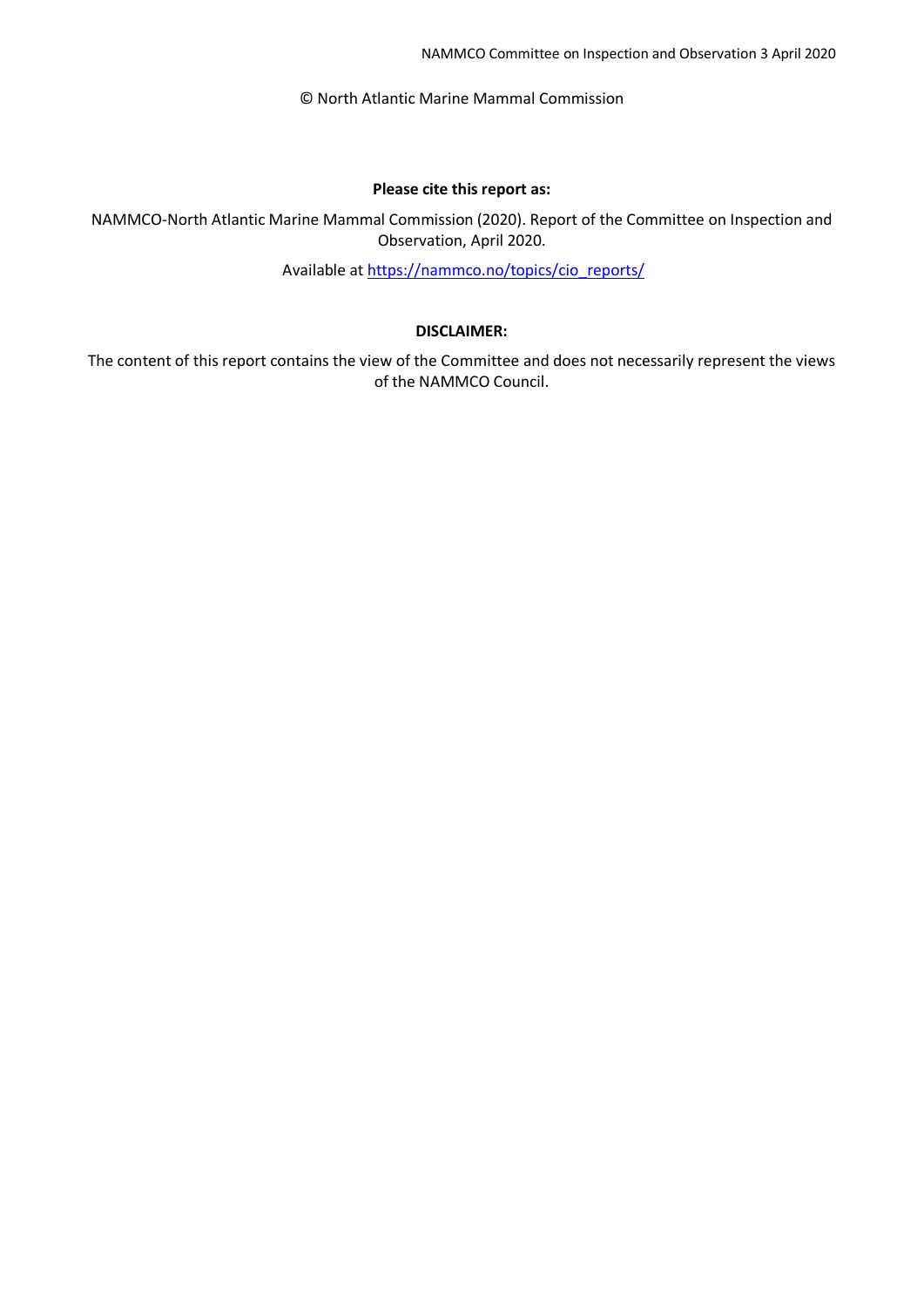## **TABLE OF CONTENTS**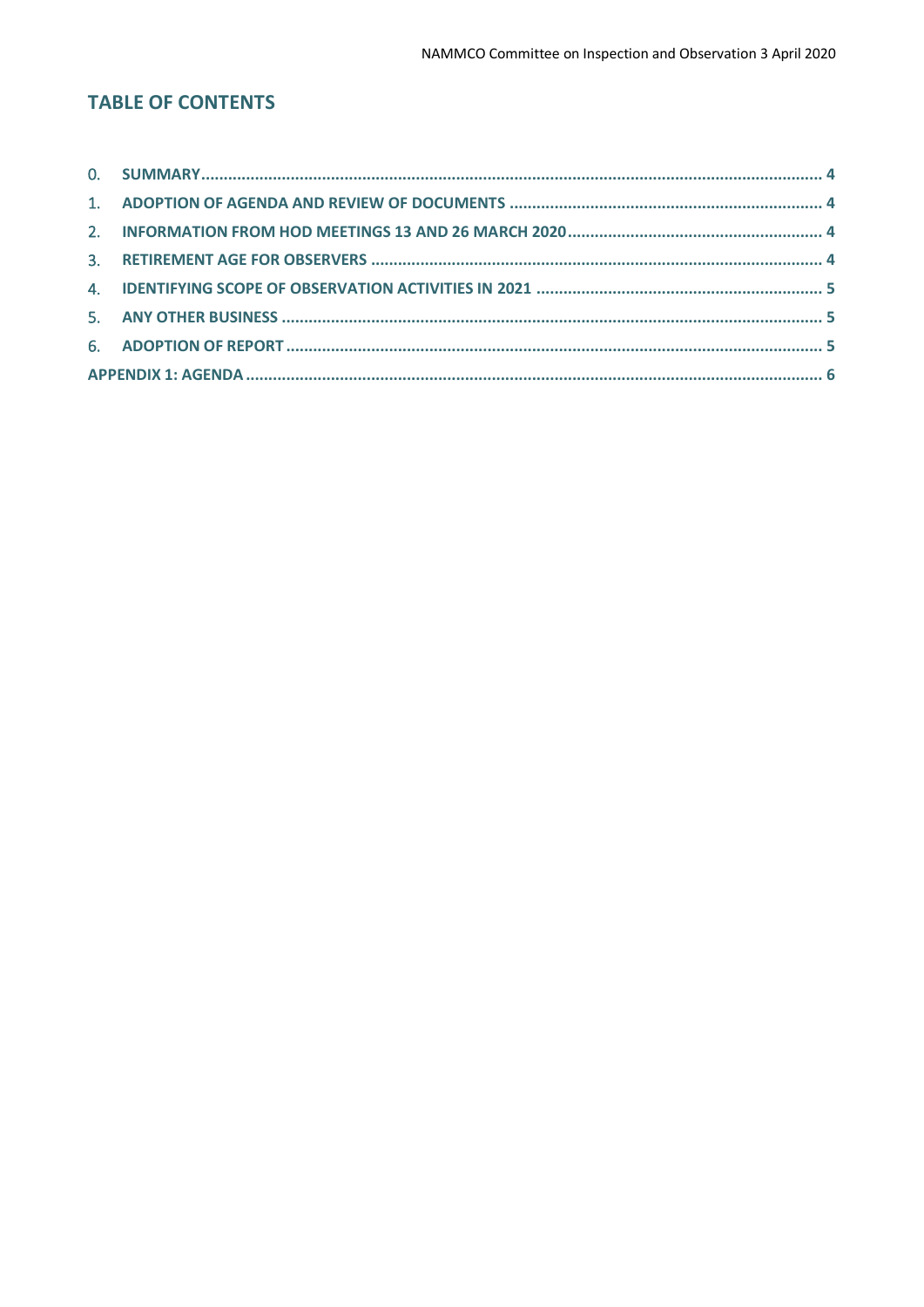## <span id="page-3-0"></span>0. **SUMMARY**

The Committee on Inspection and Observation (CIO) met online 3 April 2020.

Present were Guðni Magnús Eiríksson, Chair (Iceland), Nette Levermann (Greenland), Hild Ynnesdal (Norway), Ulla Svarrer Wang (Faroe Islands) and Charlotte Winsnes from the Secretariat.

#### Actions arising from the meeting

#### **Greenland and Secretariat**

• Define timing, location and budget for 2021 scope

#### **Chair and Secretariat**

• To review documents MC-05 and CHM-XX to identifying recommendations of concern or not of concern. Should be done before end of May. The developed list will be circulated to members in advance of the next meeting for their comments.

#### **Norway and Secretariat**

• To look at possible coverage rates and to incorporate this aspect into the check list for sealing observation.

## <span id="page-3-1"></span>1. **ADOPTION OF AGENDA AND REVIEW OF DOCUMENTS**

The Chair, Guðni Magnús Eiríksson, opened the meeting for comments to the agenda and noted that the annotated agenda was the only meeting document. The agenda (appendix 1) was adopted with the inclusion of a review of agreed actions arising from the February meeting.

### <span id="page-3-2"></span>2. **INFORMATION FROM HOD MEETINGS 13 AND 26 MARCH 2020**

The exceptional situation due to the COVID-19 pandemic with travel and assembly restrictions in and between countries affects the work of NAMMCO. The Heads of Delegations held meetings on 13 and 26 March 2020 to decide on the best way forward. It was agreed to postpone all meetings planned for spring 2020 that could not be held as video meetings to after the summer. Decisions necessary for the continuation of NAMMCO's work would be taken by a restricted Council meeting (Heads of Delegations, advisers, Secretariat, no observers), and less urgent decisions would be taken by correspondence during the spring. NAMMCO 28 was postponed to 23 – 26 March 2021. One extra day was added to cover time needed for reporting from 2 years instead of 1.

Of interest to CIO were:

- observation activities would be cancelled in 2020
- a lump sum of NOK 300 000 was set aside for the observation activities in 2021
- the observer corps would be approved by correspondence prior to the next season
- the discussion of the amendment to the guidelines for Section B of the Observation Scheme would be postponed to NAMMCO 28

## <span id="page-3-3"></span>3. **RETIREMENT AGE FOR OBSERVERS**

The Secretariat had asked the CIO to address the question of defining a retirement age /or maximum age for observers so that this could be taken into consideration when forwarding the list of observer candidates to Council for approval.

The members held different views on the need and appropriateness of setting a retirement age and it was agreed to forward this question to the Council for guidance.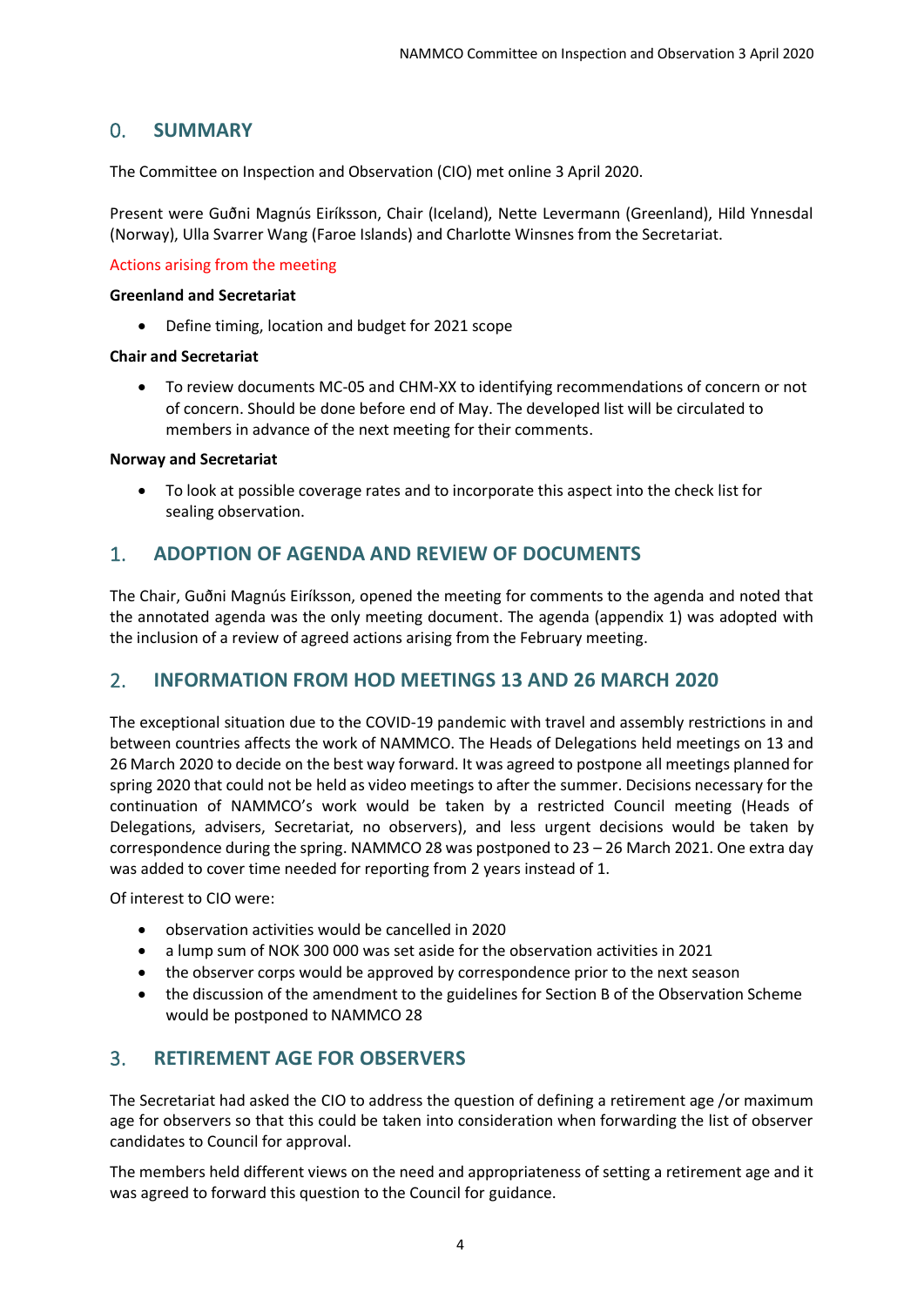## <span id="page-4-0"></span>4. **IDENTIFYING SCOPE OF OBSERVATION ACTIVITIES IN 2021**

CIO had previously identified the following elements for prioritisation of scope of observations:

- Hunting level
- Hunts not covered by national inspectors monitored by humans
- Implementation and compliance of new recommendations into national regulations
- Hunts where the SC or CHM request data
- Rotation between member countries
- Rotation between hunts (time interval when last observed)
- Maximising the effort to reach the objectives by allocating money from several years into one year.
- Practicality of the respective hunts making the observation assignment not feasible
- Small scale hunts that are happening infrequently and in remote areas

CIO had previously identified walrus and beluga hunting in Greenland as the  $2^{nd}$  priority should there be no Norwegian sealing vessels going out in 2020.

CIO agreed to recommend these hunts in addition to the narwhal hunt as observation focus for 2021. It was reiterated that Levermann and Winsnes should identify time and place based on catch statistics. CIO also tasked them to develop a corresponding budget within the allocated NOK 300 000

Levermann and Winsnes agreed to circulate a proposal after Easter for CIOs consideration and in line with proposed guidelines the scope with budget will be forwarded to Council before 1 May.

## <span id="page-4-1"></span>5. **ANY OTHER BUSINESS**

• Coverage rate

Norway and the Secretariat will make a proposal for possible coverage rates for the Norwegian pack ice sealing operations. The proposal will be circulated well in advance of the August meeting so that Greenland can use this as inspiration in their work with defining coverage rates and developing checklists for the hunts that will be observed in 2021.

• Structuring of previous recommendations

The Chair and the Secretariat agreed to set end of May as deadline to review documents MC-05 and CHM-XX with the aim of identifying recommendations of concern or not of concern. The developed list will be circulated to members in advance of the next meeting for their comments.

## <span id="page-4-2"></span>6. **ADOPTION OF REPORT**

The report was adopted by correspondence on 15 April 2020.